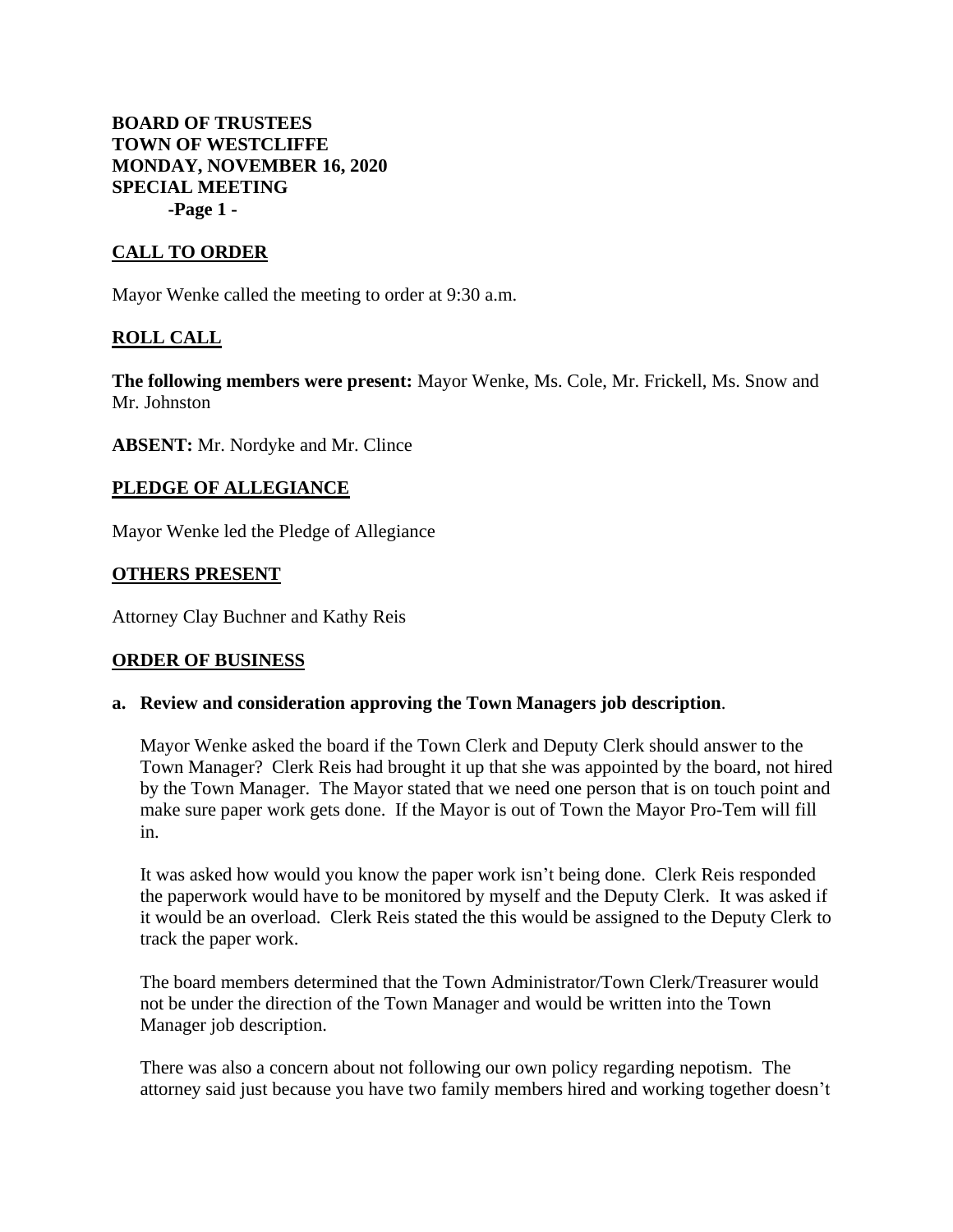# **BOARD OF TRUSTEES TOWN OF WESTCLIFFE MONDAY, NOVEMBER 16, 2020 SPECIAL MEETING -Page 2 -**

### **ORDER OF BUSINESS CONTINUED**

necessarily mean you have violated policy. If the people were hired on their merit, it shouldn't be a problem. It can't be undone now.

It was asked if there was a fair process for others to apply for the Street and Park Tech position. Clerk Reis reported it was not advertised, however there was one other person that was interested in it. It was determined that it was not a fair process. All policies should be reviewed in 2021. In the future all job openings need to be advertised.

After further discussion the following changes will be made.

#### **Essential Duties and Powers:**

**First paragraph should include:** The Town Manager will be responsible to the Mayor and the BOT for the efficient administration and supervision of all Street and Park departments including organizing, training, hiring and firing all street and park personnel and maintenance.

Language also needs to be added that the Town Manager will be responsible to the Mayor and Board of Trustees. The Town Manager will not be responsible for the administration of the Town Clerk or Deputy Clerk and he/she must coordinate with the Town Administrator/Town Clerk/Treasurer who is the single contact for the Mayor and BOT.

**1 a. Changed to:** Requires the ability to read and interpret Colorado Statutory and Constitutional law as it pertains to Town government and to develop Ordinances in conjunction with the Town Attorney. The ability to stay current with new laws and how they might impact the Town.

**1.b. Changed to:** The ability to read and comprehend applicable State and Federal regulations and apply them as necessary to the policies and regulations adopted by the Town and to communicate such with the various State regulatory agencies, Trustees and citizens of the Town.

**1.c. Changed to**: Deal with personnel issues both professional and personal in a thoughtful and legal manner that comply with the State and Federal regulations and Town policies.

**5. Changed to:** Work with the Town Administrator/Clerk/Treasurer and BOT to develop an annual business plan and budget.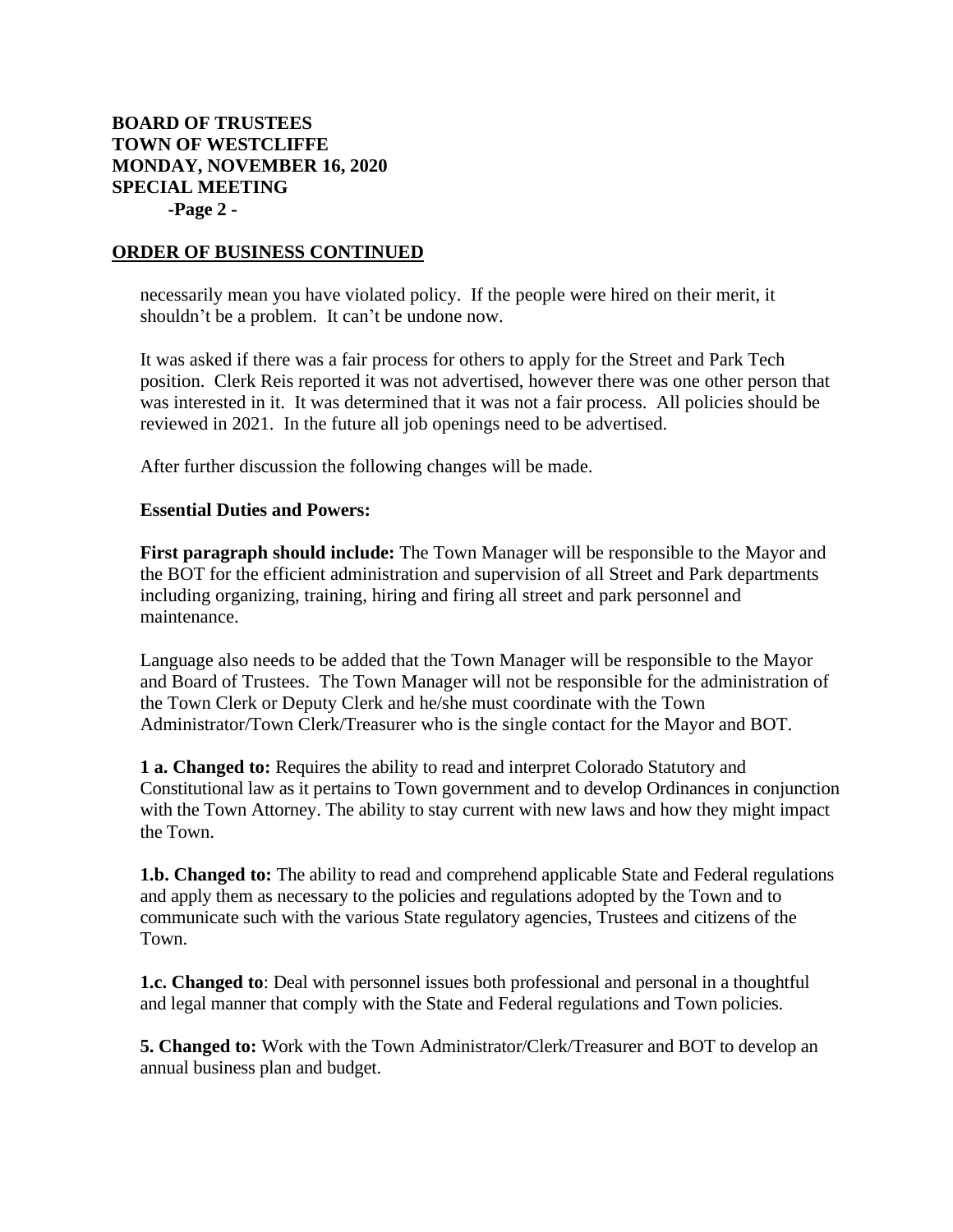# **BOARD OF TRUSTEES TOWN OF WESTCLIFFE MONDAY, NOVEMBER 16, 2020 SPECIAL MEETING -Page 3 -**

### **ORDER OF BUSINESS CONTINUED**

**6. Changed to:** Keep the BOT advised of the future fiscal needs of the Town and all matters concerning the Town.

The Town Attorney will revise the Town Manager job description.

**ACTION: Ms. Snow** moved and **Ms. Cole** seconded to approve the Town Manager job descriptions with the amendments discussed. Motion carried.

### **b. Consideration of contracting snow removal for 2020/2021.**

Clerk Reis reported that she talked with Kent. The cost for Seifert's to do the snow removal will be \$135.00 per hour per piece of equipment. Kent estimated it would take 60 hours (three days) to clear the entire town with one foot of snow. This will depend on how much our street crew can do. Our road crew are working on getting their CDL's. You can put this out to bid, however we need to do something. We will need a contract with Seifert's, they will provide us a certificate of insurance.

It was discussed what would the amount of snow fall required for Seifert's to remove. Clerk Reis reported in the past the policy is 6" before they start removing the snow. It was determined that the Town contact them when it snows 6" that we contact them.

> **ACTION: Mr. Johnston** moved and **Mr. Frickell** seconded to approve subcontracting to Seifert's for snow removal for the 2020/2021 snow season. Motion carried.

### **c. Discuss and Consideration of moving forward with the equipment lease purchase with 4Rivers.**

After much discussion, it was determined that the equipment lease/purchase after the meeting with 4Rivers. Mayor and Town Clerk will meet with 4Rivers regarding the equipment lease/purchase. Clerk Reis reported that we haven't signed a lease yet, we don't know if we can legally get out of the purchase. The Board of Trustees approved the purchase. Mayor Wenke stated equipment was approved in the 2020 budget.

We did not make a down payment, the only thing signed was the quote. The down payment would be paid at the time the lease is signed. 4Rivers special ordered the equipment. They also provided us with a skid steer in the interim at no cost to the Town.